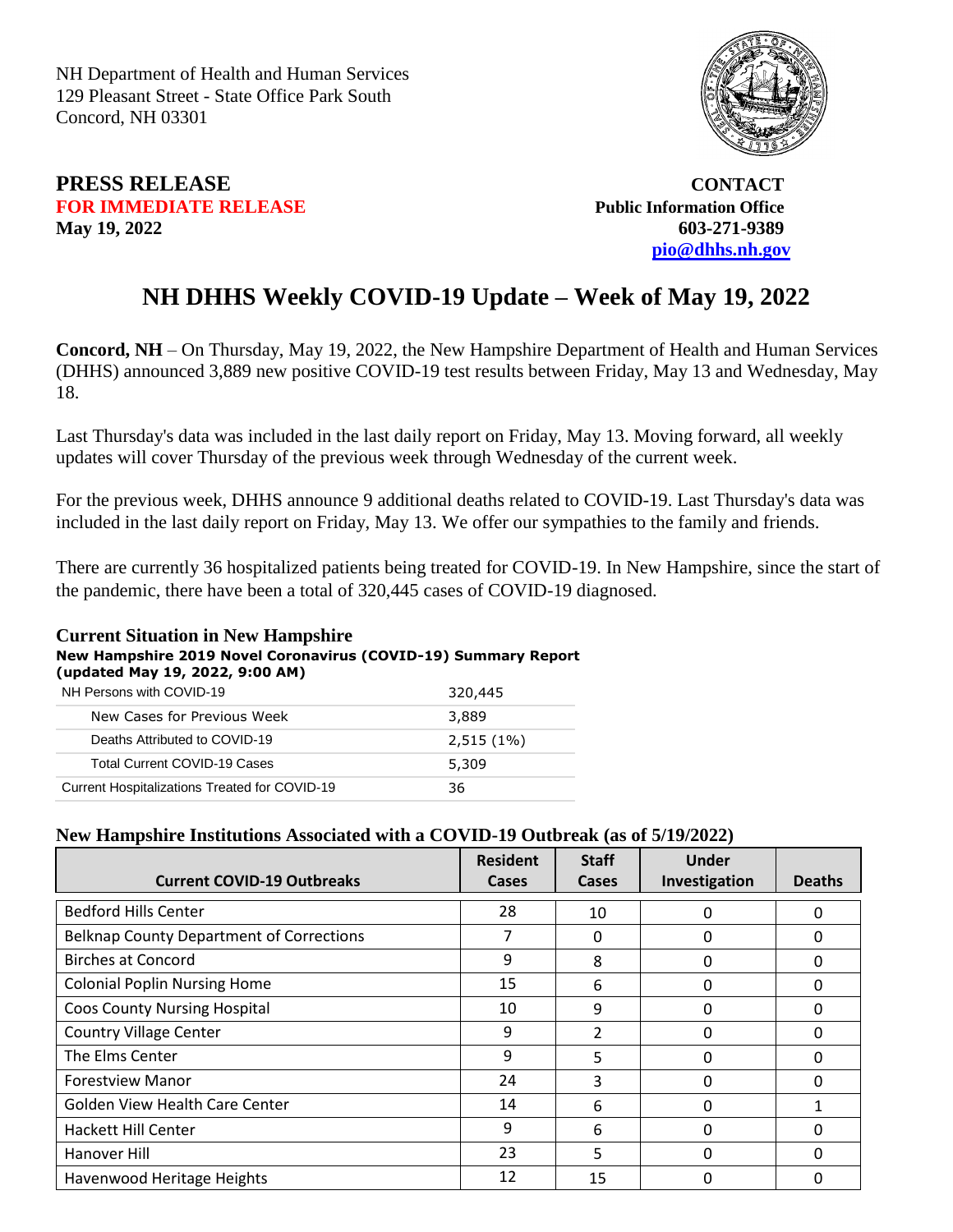| Hillsborough County Nursing Home                  | 12 | 12 | 0 | 0            |
|---------------------------------------------------|----|----|---|--------------|
| Langdon Place of Exeter                           | 22 | 1  | 0 | 0            |
| Langdon Place of Keene                            | 26 |    | 0 | 0            |
| Lebanon Center Genesis                            | 16 | 9  | 0 | 0            |
| Maplewood Cheshire County Nursing Home            | 16 | 6  | 0 | 0            |
| Mount Carmel Rehab and Nursing Center             | 6  | 7  | 0 | 0            |
| Nashua Crossings Benchmark Senior Living          | 30 | 17 | 0 | 0            |
| <b>Peaceful Harvest Homes</b>                     | 9  | 3  | 0 | 0            |
| <b>Pines of Newmarket</b>                         | 21 | 6  | 0 | 0            |
| <b>Pleasant Valley Nursing Center</b>             | 9  | 6  | 0 | 0            |
| Riverwoods At Durham                              | 6  | 9  | 0 | $\Omega$     |
| RiverWoods at Exeter                              | 10 | 14 | 0 | 0            |
| Rockingham County Nursing Home and Rehabilitation | 18 | 22 | 0 | <sup>0</sup> |
| St. Francis Rehabilitation and Nursing Center     | 3  | 3  | 0 | 0            |
| Scott-Farrar at Peterborough                      | 9  | 3  | 0 | 0            |
| <b>Windham Terrace</b>                            | 6  | 1  | 0 | 0            |
| <b>Wolfeboro Bay Genesis Healthcare</b>           | 5  | 10 | ŋ | 0            |

|                                                                  | <b>Resident</b> | <b>Staff</b>   |                |
|------------------------------------------------------------------|-----------------|----------------|----------------|
| <b>Closed COVID-19 Outbreaks in 2022</b>                         | Cases           | <b>Cases</b>   | <b>Deaths</b>  |
| All American Assisted Living (3/2/2022)                          | 11              | 8              | 0              |
| Applewood Rehabilitation Center (4/11/2022)                      | 57              | 38             | 3              |
| Arbor View Inn (4/11/2022)                                       | 4               | $\mathbf{1}$   | $\Omega$       |
| Arbors at Bedford (3/7/2022)                                     | 26              | $\overline{7}$ | $\mathbf 0$    |
| Bedford Hills Center (2/14/2022)                                 | 19              | 31             | $\mathbf 0$    |
| Bedford Nursing and Rehab Center (3/11/2022)                     | 21              | 30             | 3              |
| Belknap County Nursing Home (1/25/2022)                          | $\mathbf{1}$    | 4              | $\mathbf 0$    |
| Belknap County Nursing Home (3/3/2022)                           | 16              | 11             | 0              |
| Bellamy and Watson Fields Assisted Living Facilities (2/23/2022) | 12              | $\mathbf 0$    | 0              |
| Bentley Commons at Bedford (2/22/2022)                           | $\overline{2}$  | 13             | $\Omega$       |
| Carroll County Department of Corrections (2/15/2022)             | 23              | 6              | 0              |
| Cedar Healthcare Center (2/14/2022)                              | 45              | 44             | 4              |
| Colonial Poplin Nursing & Rehabilitation (3/8/2022)              | 26              | 40             | 3              |
| Coos County Department of Corrections (2/18/2022)                | 13              | $\overline{4}$ | $\mathbf 0$    |
| Coos County Nursing Home (4/1/2022)                              | 23              | 37             | $\overline{2}$ |
| Cornerstone at Hampton (2/15/2022)                               | 42              | 11             | $\mathbf 0$    |
| Country Village (2/11/2022)                                      | 8               | 16             | $\mathbf 0$    |
| Courville at Manchester 3/2/2022)                                | 35              | 39             | 6              |
| Courville at Nashua (2/14/2022)                                  | 8               | 9              | $\mathbf{1}$   |
| Crestwood Center (2/2/2022)                                      | 3               | 14             | $\mathbf 0$    |
| Derry Center for Rehabilitation and Healthcare (3/8/2022)        | 23              | 11             | $\mathbf 0$    |
| Dover Center for Health and Rehabilitation (3/14/2022)           | 27              | 34             | $\mathbf{1}$   |
| Edgewood Center Portsmouth (5/13/2022)                           | 3               | 5              | 0              |
| Elm Wood Center 3/3/2022)                                        | 34              | 21             | $\mathbf 0$    |
| Epsom Health Center (3/17/2022)                                  | 25              | 39             | $\mathbf{1}$   |
| Exeter Center Rehabilitation and Nursing Home (2/17/2022)        | $\overline{3}$  | 5              | 3              |
| Fairview Senior Living Facility (3/9/2022)                       | 33              | 32             | 2              |
| Federal Correctional Institution - Berlin (3/7/2022)             | 326             | 50             | $\mathbf 0$    |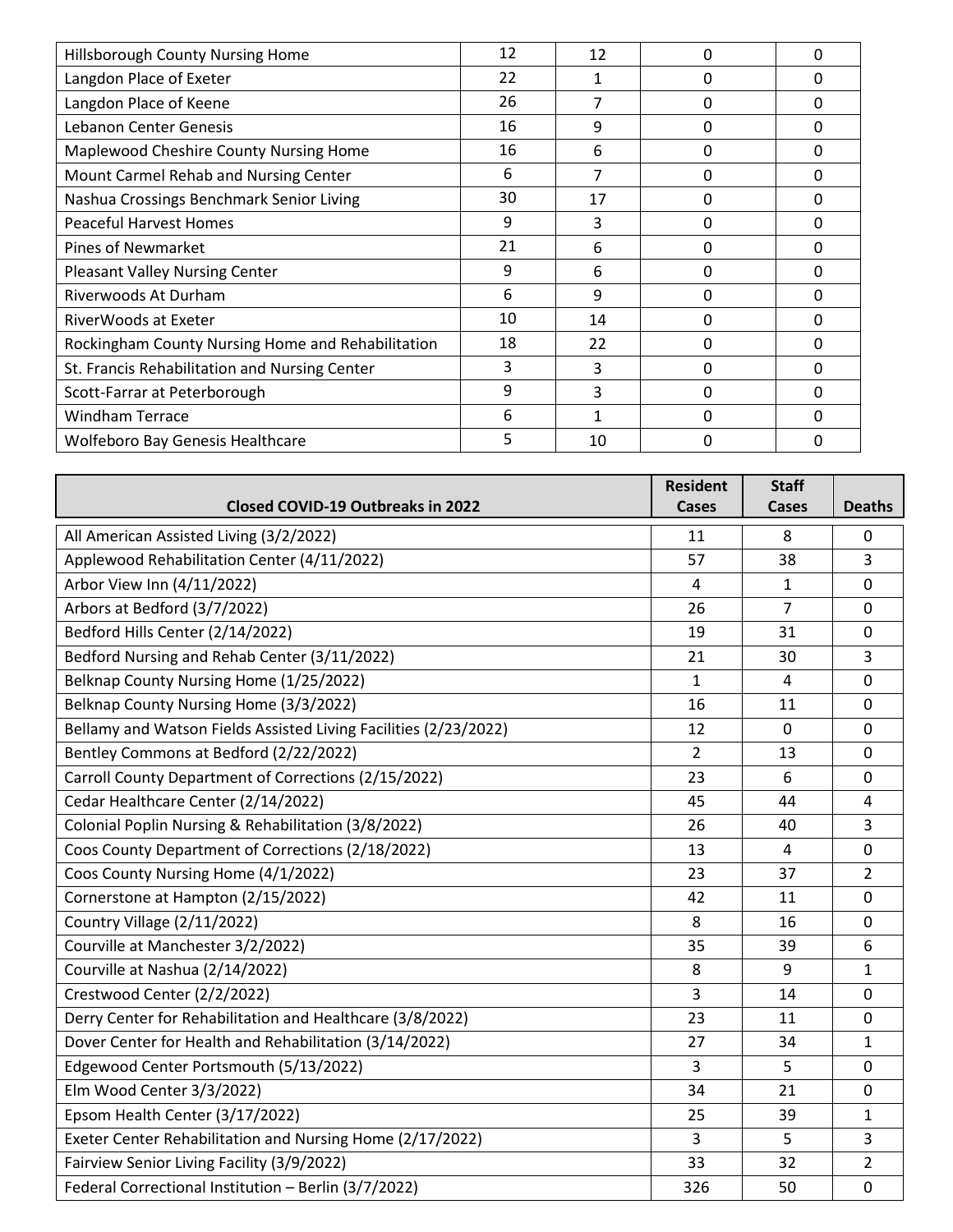| Golden View Health Care Center (2/2/2022)                 | 22             | 22             | $\mathbf 0$    |
|-----------------------------------------------------------|----------------|----------------|----------------|
| Grace House of Windham (5/10/2022)                        | $\overline{7}$ | 3              | 0              |
| Grafton County Nursing Home (2/18/2022)                   | 3              | 18             | 0              |
| Grafton County Nursing Home (3/11/2022)                   | 18             | 27             | 0              |
| Granite Ledges of Concord (2/10/2022)                     | 3              | 4              | 0              |
| Greystone Farm at Salem (2/8/2022)                        | 11             | $\overline{7}$ | 1              |
| Hackett Hill Center (3/31/2022)                           | 32             | 36             | 0              |
| Hanover Hill Healthcare Center (3/2/2022)                 | 19             | 12             | $\mathbf 0$    |
| Harris Hill Center (2/22/2022)                            | 13             | 23             | $\overline{2}$ |
| Havenwood Heritage Heights (2/15/2022)                    | 9              | 42             | 0              |
| Hillsborough County Department of Corrections (2/22/2022) | 246            | 18             | 0              |
| Hillsborough County Nursing Home (2/11/2022)              | 38             | 31             | $\mathbf{1}$   |
| Inn At Fairview (2/22/2022)                               | 8              | 16             | $\mathbf{1}$   |
| Jaffrey Rehabilitation and Nursing Center (1/3/2022)      | 33             | 11             | $\mathbf{1}$   |
| Jaffrey Rehabilitation and Nursing Center (4/22/2022)     | 23             | 5              | 0              |
| Keene Center (3/9/2022)                                   | 9              | 32             | $\mathbf 0$    |
| Laconia Rehabilitation Center (2/16/2022)                 | 50             | 44             | 0              |
| Lafayette Center (3/17/2022)                              | 43             | 34             | 0              |
| Langdon Place of Dover (4/1/2022)                         | $\overline{2}$ | 33             | $\mathbf 0$    |
| Langdon Place of Dover (5/11/2022)                        | 19             | $\overline{7}$ | $\mathbf{1}$   |
| Langdon Place of Nashua (1/28/2022)                       | 6              | $\overline{a}$ | 0              |
| Lebanon Center Genesis (3/28/22)                          | 45             | $\overline{7}$ | $\mathbf{1}$   |
| Ledgewood Bay Assisted Living (2/7/2022)                  | 3              | 8              | $\mathbf 0$    |
| Ledgewood Bay Assisted Living (5/11/2022)                 | 25             | 11             | $\mathbf 0$    |
| Lilac View Assisted Care Facility (1/25/2022)             | 20             | $\mathbf{1}$   | $\mathbf{1}$   |
| Maple Leaf Healthcare Center (3/8/2022)                   | 31             | 34             | $\mathbf{1}$   |
| Maple Wood Cheshire County Nursing Home (2/4/2022)        | 19             | 28             | 1              |
| Merrimack County Department of Corrections (2/22/2022)    | 24             | $\mathbf{1}$   | 0              |
| Merrimack County Nursing Home (3/4/2022)                  | 12             | 17             | $\mathbf 0$    |
| Mineral Springs Genesis (1/24/22)                         | 26             | 18             | 3              |
| Mineral Springs Genesis (3/22/2022)                       | 39             | 24             | $\mathbf 0$    |
| Mt. Carmel Rehabilitation and Nursing (2/25/2022)         | 22             | 40             | $\mathbf 0$    |
| NH State Prison - Men's (2/22/2022)                       | 47             | 69             | 0              |
| NH State Prison - Women's (2/16/2022)                     | 21             | 6              | 0              |
| NH Veterans Home (3/3/2022)                               | 22             | 12             | 1              |
| Oceanside Center (3/15/2022)                              | 31             | 37             | $\mathbf{1}$   |
| Partridge House Genesis (2/24/2022)                       | 8              | 7              | $\mathbf 0$    |
| Pheasantwood Center (4/26/2022)                           | 42             | 13             | $\overline{2}$ |
| Pine Rock Manor Senior Living (2/17/2022)                 | 14             | $\overline{2}$ | 0              |
| Pleasant Valley Nursing Home (1/28/2022)                  | 38             | 17             | 0              |
| Premier Rehab and Healthcare (2/10/2022)                  | 48             | 15             | $\mathbf 0$    |
| Premier Rehab and Healthcare (3/28/2022)                  | 31             | 5              | 1              |
| Ridgewood Center (3/7/2022)                               | 42             | 47             | $\mathbf 0$    |
| Riverglen House (2/18/2022)                               | $\overline{2}$ | $\overline{7}$ | $\mathbf 0$    |
| Riverside Rest Home (2/23/2022)                           | 8              | 19             | $\mathbf 0$    |
| Riverwoods At Exeter (2/11/2022)                          | 6              | 49             | 0              |
| Rochester Manor (1/12/2022)                               | 8              | 7              | 0              |
| Rochester Manor (3/16/2022)                               | 39             | 31             | 3              |